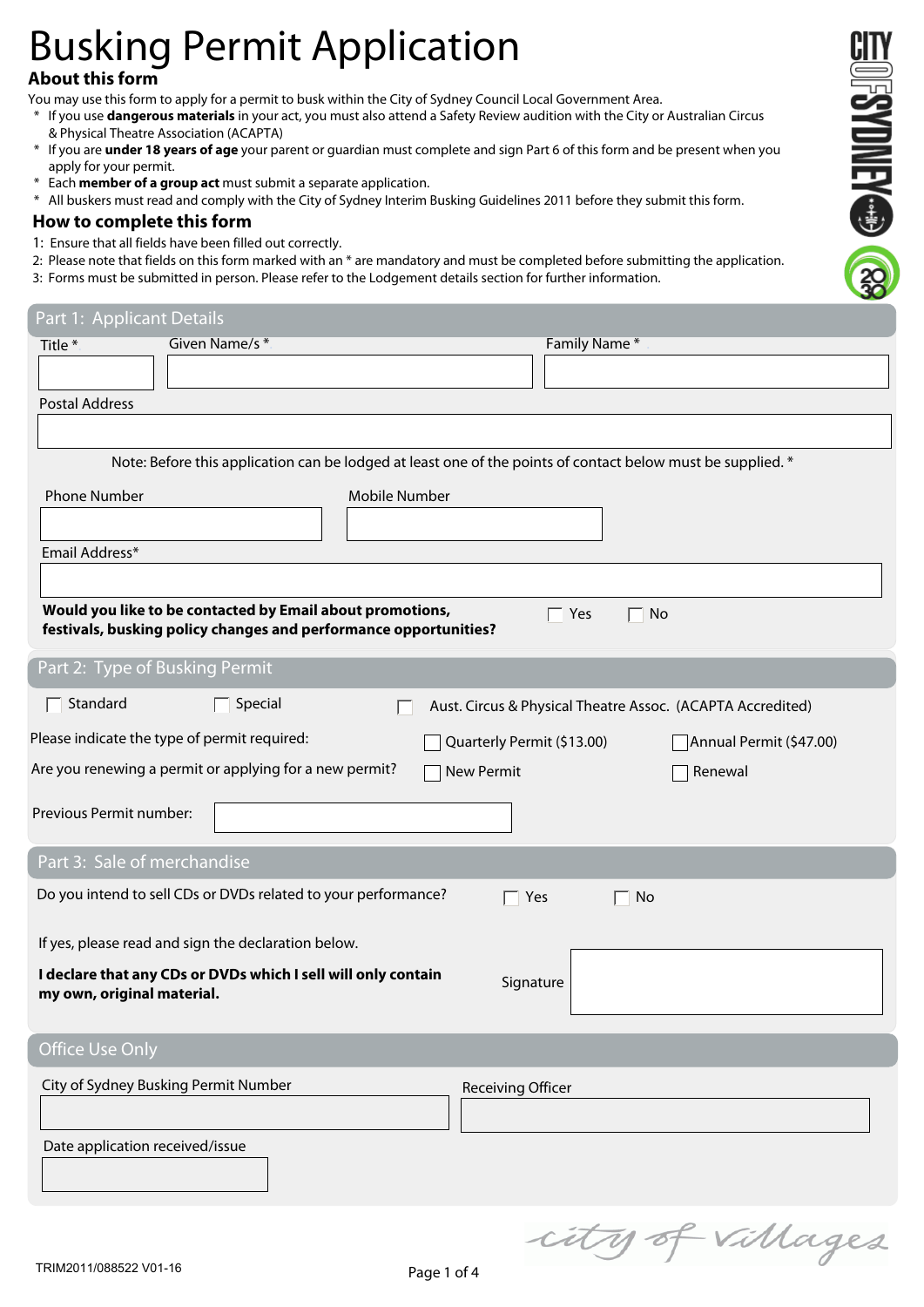| Part 4: Performance Details                                                                                                                                                                         |                           |                                     |                                                                                                  |                                                                                                         |
|-----------------------------------------------------------------------------------------------------------------------------------------------------------------------------------------------------|---------------------------|-------------------------------------|--------------------------------------------------------------------------------------------------|---------------------------------------------------------------------------------------------------------|
| Please select the type of performance by ticking the applicable box/es below                                                                                                                        |                           |                                     |                                                                                                  |                                                                                                         |
| $\overline{\phantom{a}}$ Vocals                                                                                                                                                                     | Pavement art (chalk only) |                                     | Dance                                                                                            | One man band                                                                                            |
| Contortionist                                                                                                                                                                                       |                           | Juggling (non-dangerous implements) | Comedy                                                                                           | Mime / Statue                                                                                           |
| Instrumental > Please specify which instrument(s) you will play                                                                                                                                     |                           |                                     |                                                                                                  |                                                                                                         |
|                                                                                                                                                                                                     |                           |                                     |                                                                                                  |                                                                                                         |
| Dangerous Act ><br>please contact ACAPTA on (03) 9329 9600.                                                                                                                                         |                           |                                     | with the City of Sydney can be made over the phone (02 9265 9333) or for national accreditation, | Please note, you will need to pass a Safety Review before a licence can be issued. Bookings for reviews |
| Performance Description                                                                                                                                                                             |                           |                                     |                                                                                                  |                                                                                                         |
|                                                                                                                                                                                                     |                           |                                     |                                                                                                  |                                                                                                         |
| Will your performance be amplified?                                                                                                                                                                 | $\Box$ Yes<br>L.          | No                                  |                                                                                                  | (If yes, please note only battery powered amplifiers are allowed)                                       |
| Part 5: Preferred performance locations (note - locations cannot be reserved - question for survey purposes only)                                                                                   |                           |                                     |                                                                                                  |                                                                                                         |
| Locations                                                                                                                                                                                           |                           |                                     |                                                                                                  |                                                                                                         |
|                                                                                                                                                                                                     |                           |                                     |                                                                                                  |                                                                                                         |
| Part 6: Parental/Guardian Consent Details (if applicant is under 18)                                                                                                                                |                           |                                     |                                                                                                  |                                                                                                         |
| A parent or guardian must be present when application is made.                                                                                                                                      |                           |                                     |                                                                                                  |                                                                                                         |
| I (please print name)                                                                                                                                                                               |                           | Of (please print address)           |                                                                                                  |                                                                                                         |
|                                                                                                                                                                                                     |                           |                                     |                                                                                                  |                                                                                                         |
| Hereby consent to my child or ward (please print name of child or ward)                                                                                                                             |                           |                                     |                                                                                                  |                                                                                                         |
|                                                                                                                                                                                                     |                           |                                     |                                                                                                  |                                                                                                         |
| performing as a busker in the City of Sydney Local Government Area.                                                                                                                                 |                           |                                     |                                                                                                  |                                                                                                         |
| I understand that:<br>1. the City of Sydney provides no supervision of Buskers under the age of 18 years and recommends an adult                                                                    |                           |                                     |                                                                                                  |                                                                                                         |
| accompany young buskers at all times.                                                                                                                                                               |                           |                                     |                                                                                                  |                                                                                                         |
| 2. buskers under the age of 18 are subject to the City of Sydney Interim Busking Policy 2011 and will ensure the<br>busker complies with the guidelines of the Interim Busking Policy at all times. |                           |                                     |                                                                                                  |                                                                                                         |
| * Parent/ Guardian Name (please print)                                                                                                                                                              |                           | * Parent/Guardian Signature         |                                                                                                  | Date                                                                                                    |
|                                                                                                                                                                                                     |                           |                                     |                                                                                                  |                                                                                                         |
|                                                                                                                                                                                                     |                           |                                     |                                                                                                  |                                                                                                         |
| Part 7: Proof of Identity                                                                                                                                                                           |                           |                                     |                                                                                                  |                                                                                                         |
| You must provide Council with proof of your identity, and proof of identity of your parent / guardian if you are under 18 years.                                                                    |                           |                                     |                                                                                                  |                                                                                                         |
| Please tick the item/s below which you will provide as proof of identity.                                                                                                                           | You                       | Your Parent/Guardian                |                                                                                                  |                                                                                                         |
|                                                                                                                                                                                                     |                           | (where applicable)                  |                                                                                                  |                                                                                                         |
| Proof of Age Card:                                                                                                                                                                                  |                           |                                     | Proof of Age Card State of issue -                                                               |                                                                                                         |
| <b>Current Passport</b>                                                                                                                                                                             |                           |                                     | Passport number                                                                                  |                                                                                                         |
| Drivers Licence - provide details below                                                                                                                                                             |                           |                                     | Drivers Licence No.(you or guardian)                                                             |                                                                                                         |
| Other type of ID#                                                                                                                                                                                   |                           |                                     |                                                                                                  | Type of ID card (Only Australian ID cards accepted)                                                     |
| Please Note: Documents that are not in English, such as overseas Drivers' Licences, must be accompanied by a full English                                                                           |                           |                                     |                                                                                                  |                                                                                                         |
| translation of the document.                                                                                                                                                                        |                           |                                     |                                                                                                  |                                                                                                         |

# Types of ID Cards accepted: ID containing a signature, a recent photograph and date of birth such as Military ID document, Student ID card, Air Crew Identity card / document, Seafarer ID card / document and ID from major institutions will be accepted, at the discretion of the receiving officer.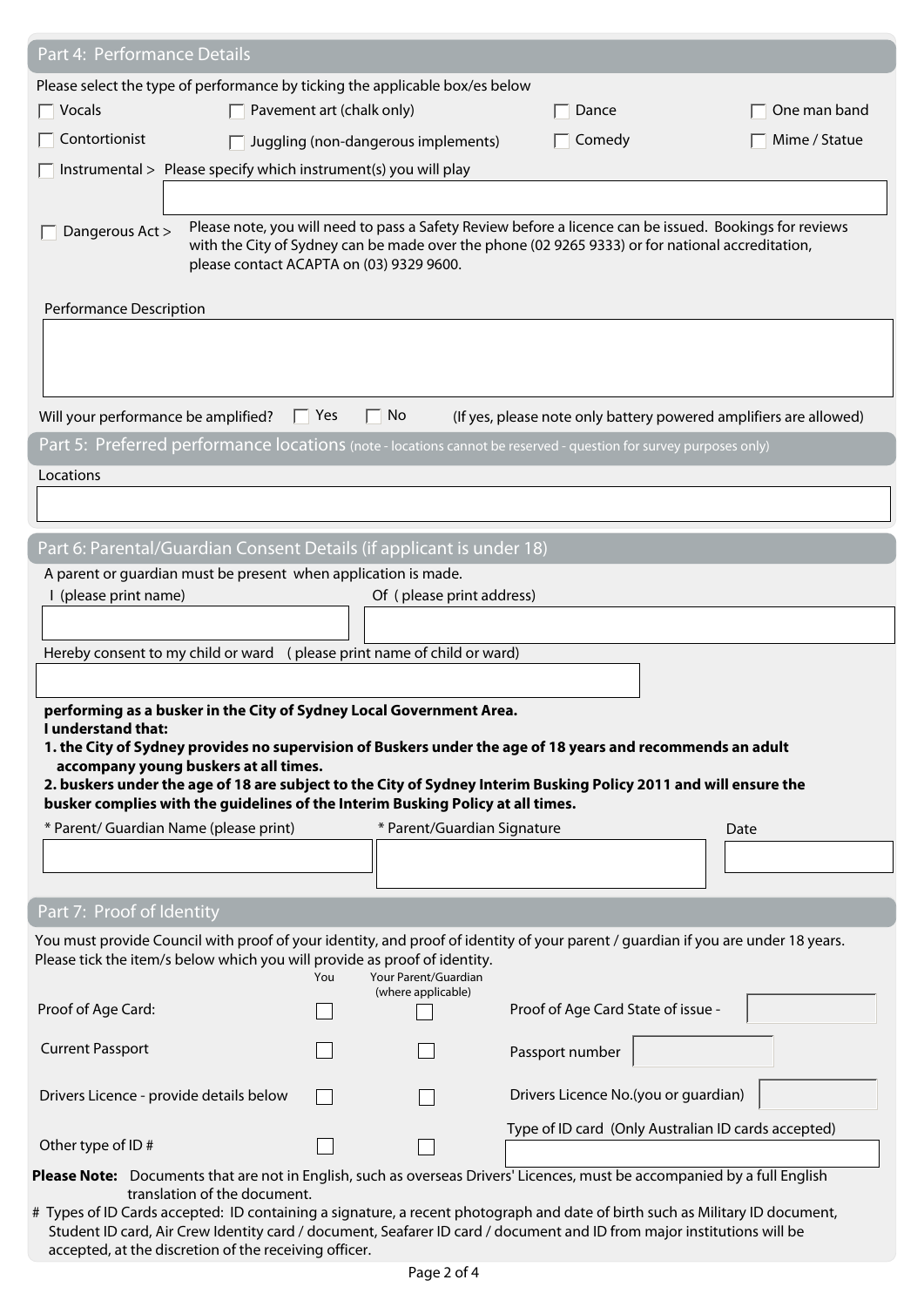|                                                                                   |                                                                                          | Part 8: ACAPTA Accredited Busking Permit - if applicable                                                                                                                                                                                                                                                                                                                                                                                                                                                                                                                                                                                                                                                                                                                                                                                                                                                                                                                                                                                                                                                                                                                                                                                                                                         |                                         |
|-----------------------------------------------------------------------------------|------------------------------------------------------------------------------------------|--------------------------------------------------------------------------------------------------------------------------------------------------------------------------------------------------------------------------------------------------------------------------------------------------------------------------------------------------------------------------------------------------------------------------------------------------------------------------------------------------------------------------------------------------------------------------------------------------------------------------------------------------------------------------------------------------------------------------------------------------------------------------------------------------------------------------------------------------------------------------------------------------------------------------------------------------------------------------------------------------------------------------------------------------------------------------------------------------------------------------------------------------------------------------------------------------------------------------------------------------------------------------------------------------|-----------------------------------------|
|                                                                                   |                                                                                          | If you have already attained ACAPTA (Aust. Circus & Physical Theatre Assoc.) accreditation, provide the permit details below:                                                                                                                                                                                                                                                                                                                                                                                                                                                                                                                                                                                                                                                                                                                                                                                                                                                                                                                                                                                                                                                                                                                                                                    |                                         |
| Date Assessed:                                                                    |                                                                                          | Assessor's Name:                                                                                                                                                                                                                                                                                                                                                                                                                                                                                                                                                                                                                                                                                                                                                                                                                                                                                                                                                                                                                                                                                                                                                                                                                                                                                 |                                         |
| Location:                                                                         |                                                                                          |                                                                                                                                                                                                                                                                                                                                                                                                                                                                                                                                                                                                                                                                                                                                                                                                                                                                                                                                                                                                                                                                                                                                                                                                                                                                                                  |                                         |
| Description of Act:                                                               |                                                                                          |                                                                                                                                                                                                                                                                                                                                                                                                                                                                                                                                                                                                                                                                                                                                                                                                                                                                                                                                                                                                                                                                                                                                                                                                                                                                                                  |                                         |
|                                                                                   |                                                                                          |                                                                                                                                                                                                                                                                                                                                                                                                                                                                                                                                                                                                                                                                                                                                                                                                                                                                                                                                                                                                                                                                                                                                                                                                                                                                                                  |                                         |
| Implements approved:                                                              |                                                                                          |                                                                                                                                                                                                                                                                                                                                                                                                                                                                                                                                                                                                                                                                                                                                                                                                                                                                                                                                                                                                                                                                                                                                                                                                                                                                                                  | <b>National Accreditation Card No.:</b> |
|                                                                                   |                                                                                          |                                                                                                                                                                                                                                                                                                                                                                                                                                                                                                                                                                                                                                                                                                                                                                                                                                                                                                                                                                                                                                                                                                                                                                                                                                                                                                  |                                         |
|                                                                                   | \$10 Million Insurance policy details:                                                   |                                                                                                                                                                                                                                                                                                                                                                                                                                                                                                                                                                                                                                                                                                                                                                                                                                                                                                                                                                                                                                                                                                                                                                                                                                                                                                  |                                         |
| Policy No.:                                                                       |                                                                                          | Insurer:                                                                                                                                                                                                                                                                                                                                                                                                                                                                                                                                                                                                                                                                                                                                                                                                                                                                                                                                                                                                                                                                                                                                                                                                                                                                                         |                                         |
| <b>Expiry Date:</b>                                                               |                                                                                          |                                                                                                                                                                                                                                                                                                                                                                                                                                                                                                                                                                                                                                                                                                                                                                                                                                                                                                                                                                                                                                                                                                                                                                                                                                                                                                  |                                         |
| Part 9: Busker's Declaration                                                      |                                                                                          |                                                                                                                                                                                                                                                                                                                                                                                                                                                                                                                                                                                                                                                                                                                                                                                                                                                                                                                                                                                                                                                                                                                                                                                                                                                                                                  |                                         |
| direction issued by that officer.<br>(if applicable).<br>contained in the Policy. | * I will not transfer this Permit to any other person.<br>- www.cityofsydney.nsw.gov.au. | I, the undersigned, declare the following information to be true and correct:<br>* I will display my City of Sydney Permit to Busk in a prominent position close to where I am performing at all times.<br>* I will make my Permit available for inspection by an authorised officer of Council upon request and follow any lawful<br>* I agree that this Permit does not give me sole use or reservation of a site.<br>* I will use designated sites in restricted areas in accordance with the conditions attached to their use and contained<br>in the City of Sydney Interim Busking Policy and Guidelines 2011 - available on the City's public website<br>* I will not create a threat to public safety, whether real or perceived.<br>* I will not engage in any commercial activity, other than selling my own CD's.<br>* I will notify the City of Sydney if my personal details or my performance changes to include the use of any dangerous<br>implements not specifically listed in the "Assessment of Competency in Dangerous Performance" section of this form<br>* I have received and read the City of Sydney Interim Busking Policy & Guidelines 2011 and agree to be bound by the conditions<br>* I have never had my City of Sydney Busking Permit cancelled or confiscated. |                                         |
| Applicant Name*                                                                   |                                                                                          | Applicant Signature*                                                                                                                                                                                                                                                                                                                                                                                                                                                                                                                                                                                                                                                                                                                                                                                                                                                                                                                                                                                                                                                                                                                                                                                                                                                                             | Date*                                   |
|                                                                                   |                                                                                          |                                                                                                                                                                                                                                                                                                                                                                                                                                                                                                                                                                                                                                                                                                                                                                                                                                                                                                                                                                                                                                                                                                                                                                                                                                                                                                  |                                         |
|                                                                                   |                                                                                          |                                                                                                                                                                                                                                                                                                                                                                                                                                                                                                                                                                                                                                                                                                                                                                                                                                                                                                                                                                                                                                                                                                                                                                                                                                                                                                  |                                         |

#### Part 10: Lodgement Details

You must lodge the completed application by attending Council with your application form and any supporting documents. If the requirements for a busking permit are met, a photograph will be taken for the purposes of issuing a busking permit. You can obtain a busking permit from any of the following locations.

| IN PERSON: CBD: |                     | Level 2, 456 Kent Street, | Monday - Friday 8am-6pm                    |
|-----------------|---------------------|---------------------------|--------------------------------------------|
|                 | <b>Kings Cross:</b> | 50-52 Darlinghurst Road,  | Monday - Friday 9am-5pm, Saturday 9am-12pm |
|                 | Glebe:              | 186 Glebe Point Road,     | Monday - Friday 9am-5pm                    |
|                 | <b>Green Square</b> | 100 Joynton Avenue,       | Monday - Friday 10am-6pm                   |
|                 | Redfern:            | 158 Redfern Street,       | Monday - Friday 9am-5pm, Saturday 9am-12pm |
|                 |                     |                           |                                            |

#### **What now:**

A Council Officer will discuss your application at the time you attend Council and a permit will be issued if the requirements for a busking permit are met. If you need to book a safety review for a special busking permit, please contact the One Stop Shop in person or by phone.

For further information regarding your application please contact us by:<br> **TELEPHONE:** (02) 9265 9333 **or visit our WEBSITE:** 

www.cityofsydney.nsw.gov.au